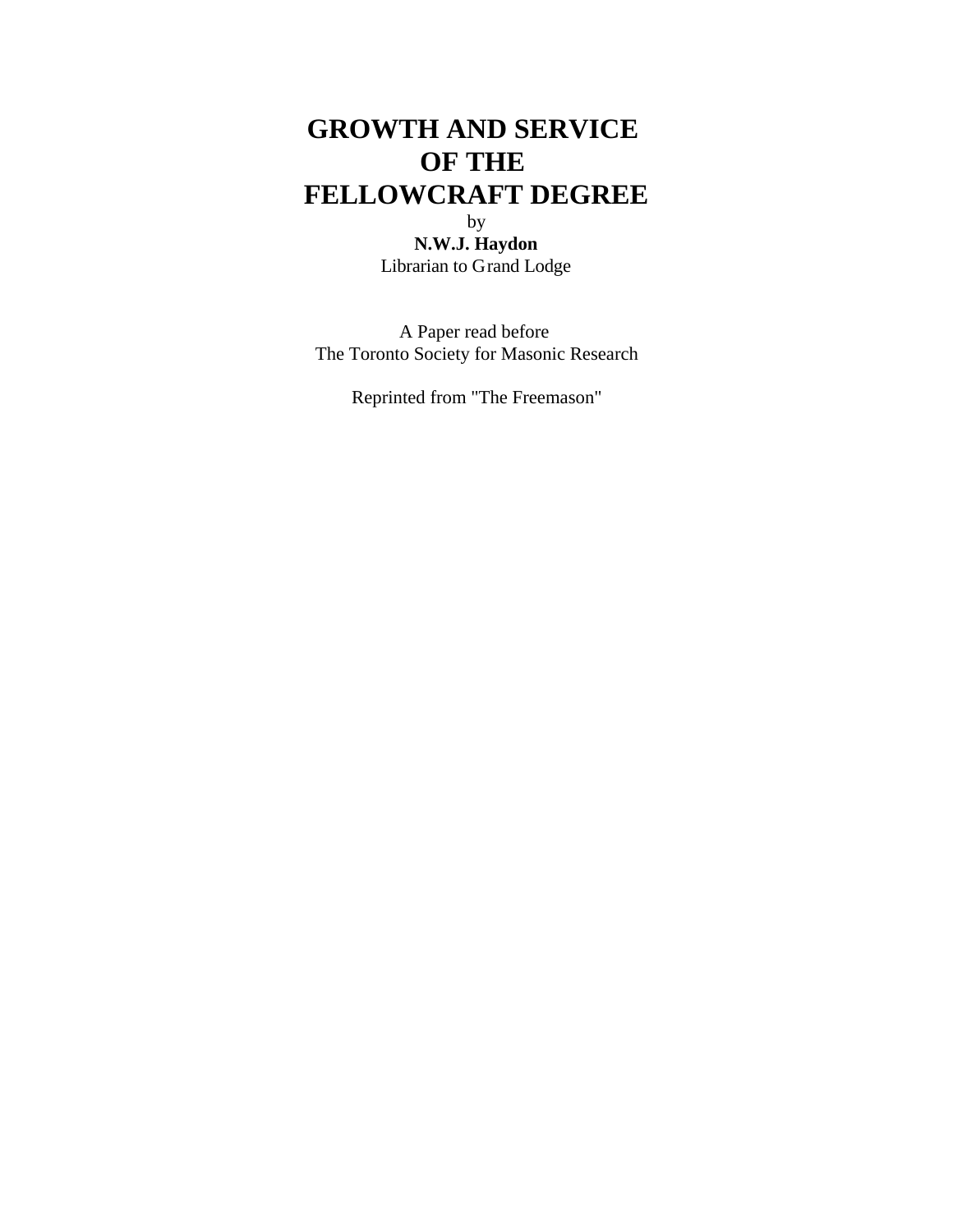# **GROWTH AND SERVICE OF THE FELLOWCRAFT DEGREE** by **N.W.J. Haydon** -- --- -- --- --

# **PART ONE: GROWTH**

In undertaking to lay before you some ideas as to the growth and service of the Fellowcraft Degree, it is even more appropriate on this occasion, before a gathering of Masonic students, than might be suitable for the usual lodge meeting, to begin with an outline of the history of this Degree so far as it has been discovered by other students, more fortunately situated than ourselves in relation to original documents and other essential evidence. For this purpose I have been able to make use of the "Prestonian Lecture" for 1926, prepared by our late Brother, Lionel Vilbert, then Secretary of the Lodge Quatuor Coronati, and entitled "The Evolution of the Second Degree".

By the end of the 17th century, whatever loose association there may have existed between the various groups of operative Masons scattered over England, had practically ceased to exist. Indeed these groups were not even generally known as "Lodges", for Dr. Plot, who described them in the year 1686, states that the meetings he had heard of -- held in the moorlands of Staffordshire -- were "in some places called Lodges" and he adds that they possessed old records which showed that they had once been spread "all over the nation".

I use the term 'loose association' because in a very valuable address, read before the Royal Institute of British Architects, by Mr. Wyatt Papworth in 1887, entitle "Notes on the Superintendents of English Buildings in the Middle Ages", the author states "it is certain from all these observations, that there were fellowships or gilds of masons existing before the middle of the fourteenth century, but whether the one in London had any communication with other gilds then existing in other corporate towns, or whether there was a supreme gild which led to a systematic working, is still without elucidation. All the documents, the contents of which have been detailed herein, have led me to believe that there was not any supreme gild in England, however probable the existence of such a body may appear." This address was reprinted in full, by Bro. Vilbert in his magazine "Miscellanea Latomorum" Vols XV and XVI, 1930-31.

Coming, now, to London, since our present Order had its revival there, we find there is evidence of one group, held in connection with the Company of Masons, and existing before 1620, having its own officers and known as "The Acception", since it was composed of non-operative, or honorary members, known today as "Speculative Masons". But after 1676, there are no references to it in the Company's records and we hear of its activities only once more, that being its meeting in 1682, which Elias Ashmole attended as recorded in his diary. On the other hand, as late as 1738, Anderson states that there had been seven of these groups, or lodges, whose places of meeting were remembered in his time. It was understood that their Society had secret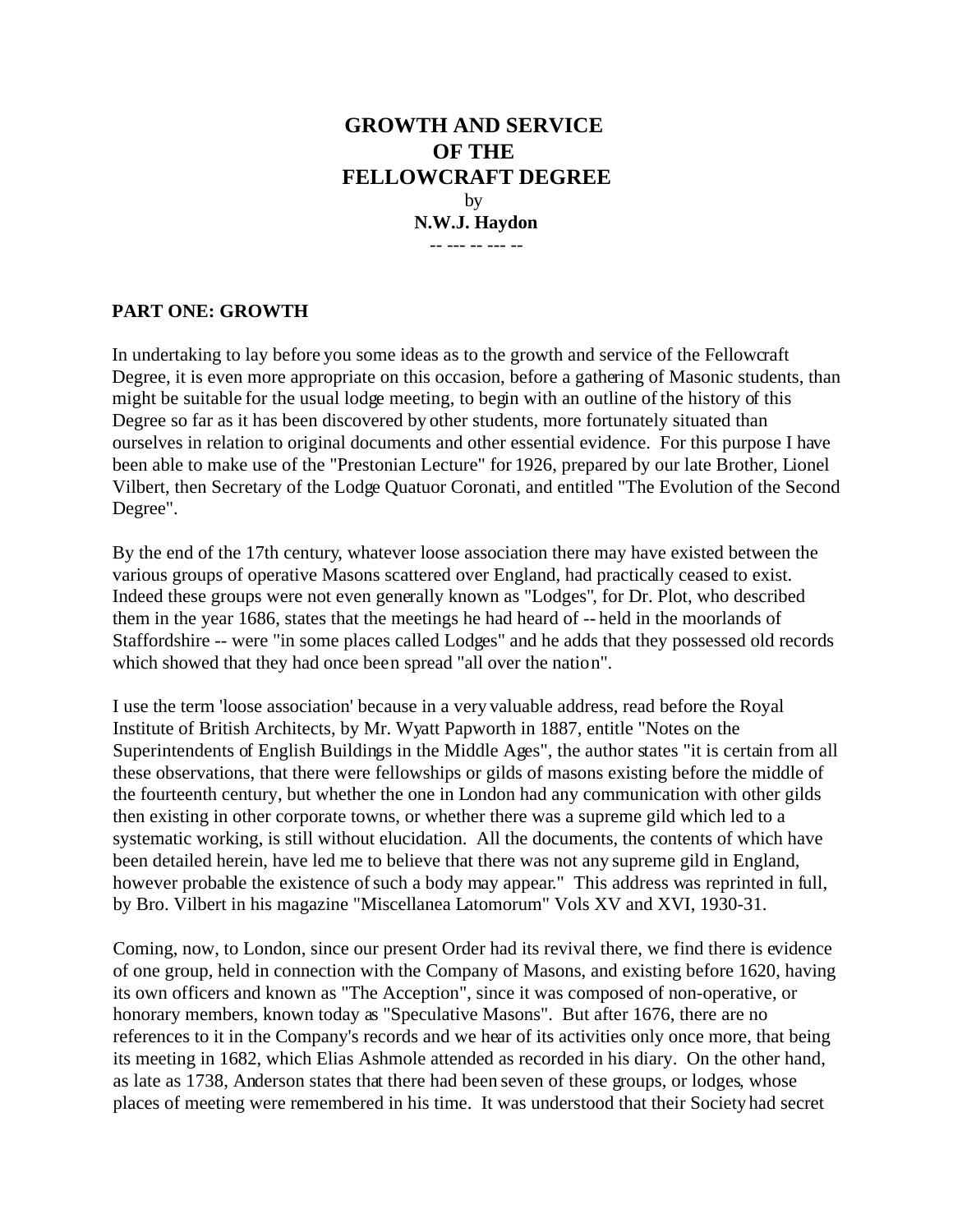ceremonies and modes of recognition, that their numbers included all ranks of citizens and that they cared for poor and distressed Brethren.

## **"The Revival"**

In 1716, four of these lodges, of whom practically nothing more is known than their names, organized themselves into a new association; nor is it known why they did so. The actual membership -- so far as London is concerned -- were none of them distinguished for any achievement, whether political, literary or philosophical, and the entire absence of any records of their meetings, even of any references to them in the contemporary newspapers (which have been carefully searched for such) seems to warrant the supposition that they had no other ambition than to form a sort of unofficial City Company and hold the customary annual festival for their mutual enjoyment.

The Operative masons were, however, still strong enough to issue -- as late as the middle of the 18th century -- an enactment known as "The New Articles", the first of which directed that no one could be accepted a Mason unless there were present at the meeting at least one craftsman in the trade. The new body made one distinction between themselves and the established City Companies for, since the latter all used the titles Master and Wardens for their officers, they decided to call their own by the name Grand Master and Grand Wardens, from which their organization naturally came to be known as a Grand Lodge. It is advisable to repeat, here, that these combined names had never before been used by the Masonic Fraternity, in view of the many erroneous statements, made about Sir Christopher Wren, Inigo Jones and other famous operatives bearing such titles long previous to 1716. Just how it came about cannot now be definitely explained, it is one of our real problems of research, but the fact is that by 1720 the new body is known to include in its ranks antiquaries, learned members of "The Royal Society for the Promotion of Knowledge", and many persons of high social standing. This, too, in an age when social distinctions were rigid and moral ones equally flexible.

## **The "Acception"**

In reference to this there is an enlightening statement by W. Bro. Rev. W.W. Covey-Crump, Prestonian Lecturer for 1931, whose subject was "Mediaeval Master Masons and their Secrets". He says: "During the XVIIth century many gentlemen -- men or erudition, culture and social standing -- joined the Fraternity. We are therefore bound to ask what was the attraction which induced such literati to take that step. Mere convivial relaxation is too inadequate an incentive to suffice, even if we could say (which we cannot) that they joined select Masters' Gilds, not ordinary Masons' Lodges. To them membership in a society then so obscure offered no entree to a superior social circle, nor did it imply any superior standard of ethical form. Yet these men were not Utopian "visionaries" (Notwithstanding Bro. Gould's stigma), though certainly they were seekers for truth. I submit to you that what drew them into Masonry was the desire to participate in certain mysterious secrets known (or supposed) to be imbedded therein -- secrets of such a nature as to be specially interesting to them. More than thirty years have passed since this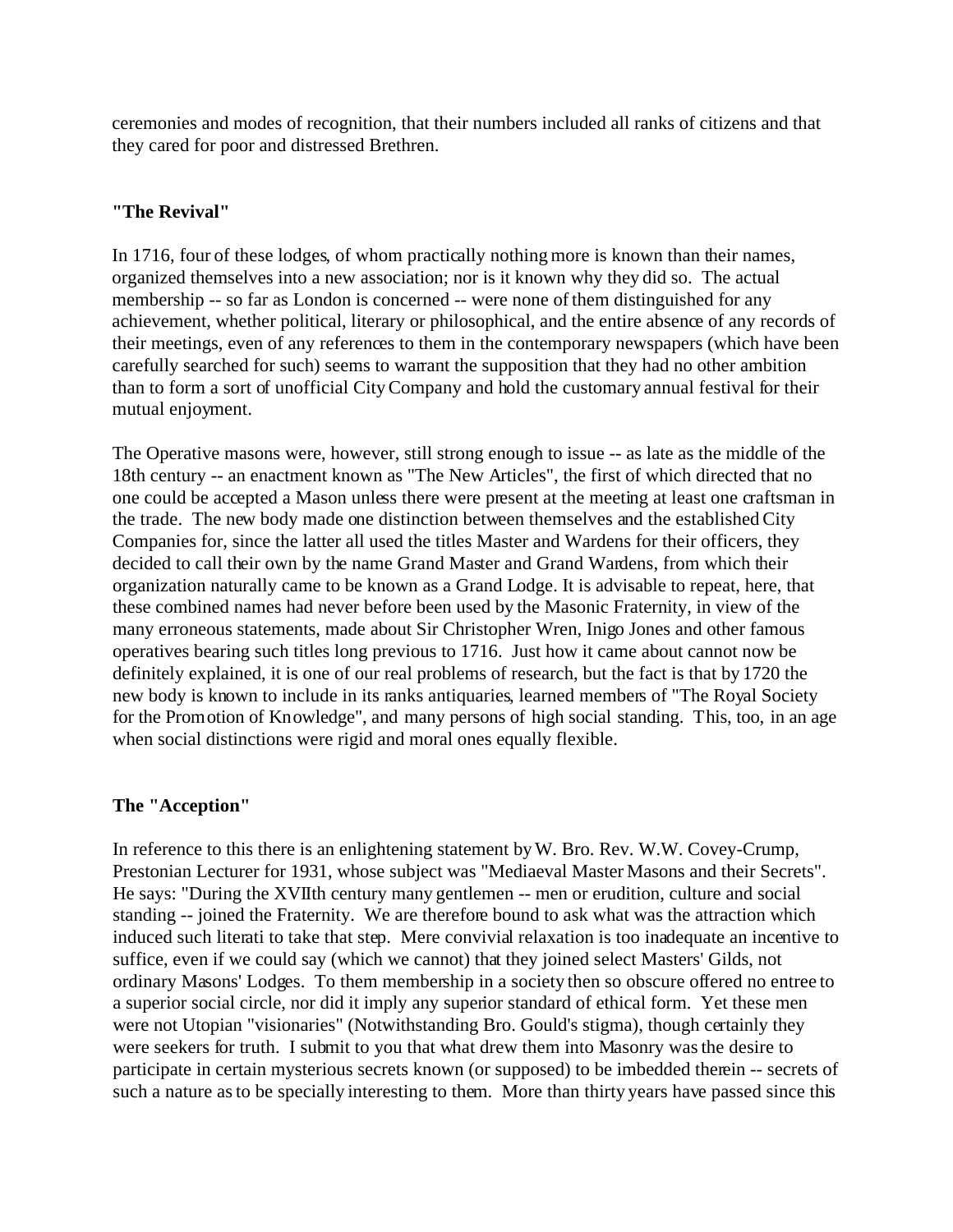inquiry was broached by W. Bro. Sidney Klein in two remarkable papers entitled "The Great Symbol" and "Magister Mathesios", and advanced at a private demonstration which he gave in the Quatuor Coronati Lodge and afterwards repeated (on Jan 18th, 1898) at a meeting of distinguished experts held by invitation of the Board of General Purposes in Freemason's Hall, London. These papers are published in volumes X and XXIIII of A.Q.C. and the original Ms of the demonstration, showing the discovery of the genuine secrets of a M.M. is preserved in the Library of Grand Lodge." It is true that in Scotland, Ireland and England the landed gentry and other persons of importance had been members of the older body long before Grand Lodge had been invented, but we are concerned with the growth of the new body, especially in the cities of London and Westminster, where it had been formed, for by 1721 there was such an increase of membership that special arrangements had to be made for the annual feast of that year. Another consequence of this increase in public interest was the installation as Grand Master of one of the nobility, Philip, Duke of Wharton, an Irish peer and a Jacobite, whose activities in connection with the "Hell-Fire Club" and other dissipations had made his name a by-word for licentiousness as shown in great detail by Lewis Melville in his "Life" of this personage. (John Lane, 1913).

It is evident that we must not imagine our 18th century Brethren as being governed by the moral standards in force in our own time, for they elected at least one more of this type to the office of Grand Master in 1791 in the person of the Prince of Wales, afterwards George IV, as successor to his ferocious brother, the Duke of Cumberland. However, we have to thank the Duke of Wharton for founding the first Masonic Lodge warranted outside of Great Britain, this being in Madrid, in 1728, "in his own apartments," where he was living because of his known connections with the Pretender and the Stuart party's schemes against the Hanoverian regime.

This increase of membership included many persons living outside "The Bills of Mortality", the name given to the limits of the cities of London and Westminster at that time. This area had been that governed by the operative lodges in London through their Freemen and the early Grand Lodge had, naturally, assumed the same territorial jurisdiction. It had been simple enough to permit the existence of new lodges within these limits and easy for them to regulate their own affairs at their quarterly meetings, which was their practice up to 1725. This is an important period for our present purpose since Anderson says Regulation XIII of their Constitution required that "Apprentices must be admitted Masters and Fellow-Craft, only here (i.e. in Grand Lodge) unless by a dispensation". While this appears to be the first mention of two Degrees, beyond that of Apprentice, since we are accustomed to associate each of these terms with a separate ceremony, there is no doubt that one only is intended as, at the Grand Lodge meeting in 1725, this regulation was changed by a resolution that "such part of the 13th Article relating to the Making of Masters, only at a Quarterly Communication, may be repealed and that the master of each Lodge, with the consent of his Wardens, and the majority of the Brethren being Masters, may make Masters at their discretion". If this resolution did not affect the Fellow-Craft Degree as well, we would have to suppose the absurdity of Grand Lodge retaining authority over an intermediate degree and turning over the higher, more important one, over to private lodges!

#### **The Duties**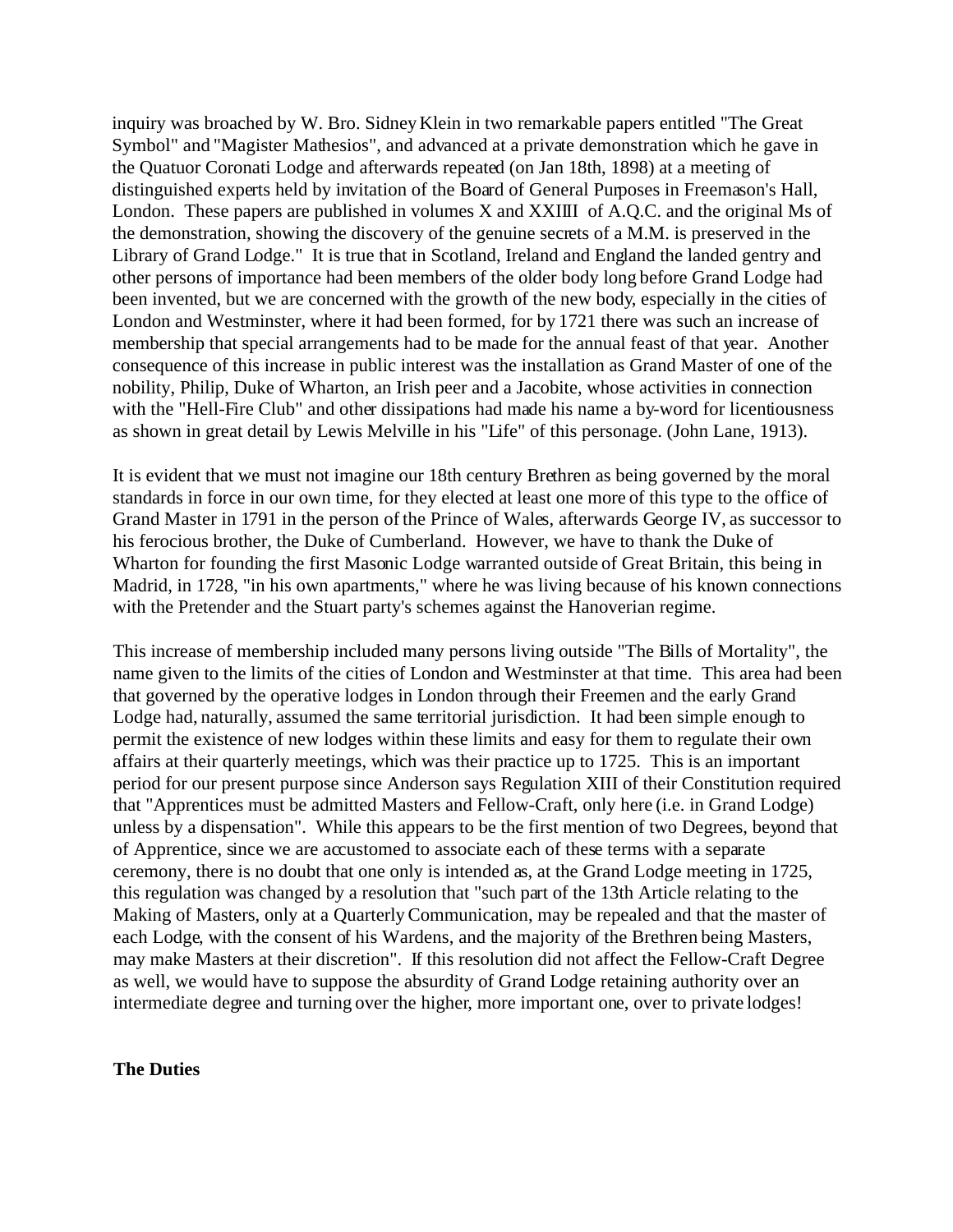Now what is known of the duties of this Degree? We can get some information from the text of the Old Charges and the practice of other early gilds. We know the Apprentices were boys, just entering adolescence and it is not to be supposed that they would be competent either to receive, or live up to, any other teachings or responsibilities than would be contained in a simple obligation of loyalty to the lodge, secrecy about their Master's home live and obedience to their official superiors. it could not be known whether a boy would last the seven years of apprenticeship, or prove competent to meet the conditions of the work, why then entrust him with a set of tools and instruction in their uses. But the Mason, worthy of admission to full membership, was sworn to obey all the Charges, General and Special, and the distinction between master and Fellow is one purely of Gild usage. The Master is head of the Gild, entitled to make contracts for building and to employ Fellows and Apprentices on the work with which he is charged. The Old Charges suggest no secrets as being restricted to Masters, nor do they indicate secret means of recognition, which must have been in use. But the consistent reference in all of them to Pillars and Ashlars permits the assumption that these had some part in such instructions.

We can understand that an Accepted Mason would not have to spend any time as an Apprentice, but would pass to Fellow and full member at once. Such admission, then, would consist of but one ceremony, yet it is recorded that, in 1635, such Fellows could -- on payment of an extra fee - become masters. But what was the difference between an Accepted master and the Master of an Operative Gild? The Lodge as a workroom was presided over by any senior, who might be either a Fellow or a Master, and we learn from the original fifth General Charge that no Fellow could "make a Mason without consent of six or five Fellows at the least". The Gild master had other duties besides those of the workroom and Gild practice permitted, nay expected, him to attend meetings of the Craft, apart from those of his own lodge. This suggests an origin, in Scotch Lodges, of "Master Depute". By degrees the Masters came to be a body separated by skill and experience in business from the general membership, so that they came in all probability to a rank similar to that known today as Installed Masters, with their own special concerns and secrets or mysteries of modes of work.

The growth of the Fraternity, evidently quite unexpected by the original rulers and members, seems to have been the principal reason for abrogating the rule which required higher degrees to be given at Grand Lodge only. By 1723, Lodges had been established at Greenwich and Richmond and, by 1725, they had reached as far as Bristol, Chester and even into Wales, at Caermarthen. Not so "far" geographically as from difficulties of transportation, so this scheme of control was bound to break down. Even within the city, the many new lodges had obliged the Grand Master to "deputise" his duty of constituting them and new lodges outside the ten-mile radius from F'mns' Hall, which has become to be the present Masonic City of London, simply could not be warranted if their Wardens must go to London to be qualified, as the Constitution required them to be Fellows. Anderson uses this term "Fellow-craft" but this is a scotticism not previously known amongst English Masons, who had always the term "Fellows" only. This clash between new growth and old laws resulted in a compromise, for the Brethren concerned did what was done again, many years afterwards in the Royal Arch, they devised a "Chair Degree".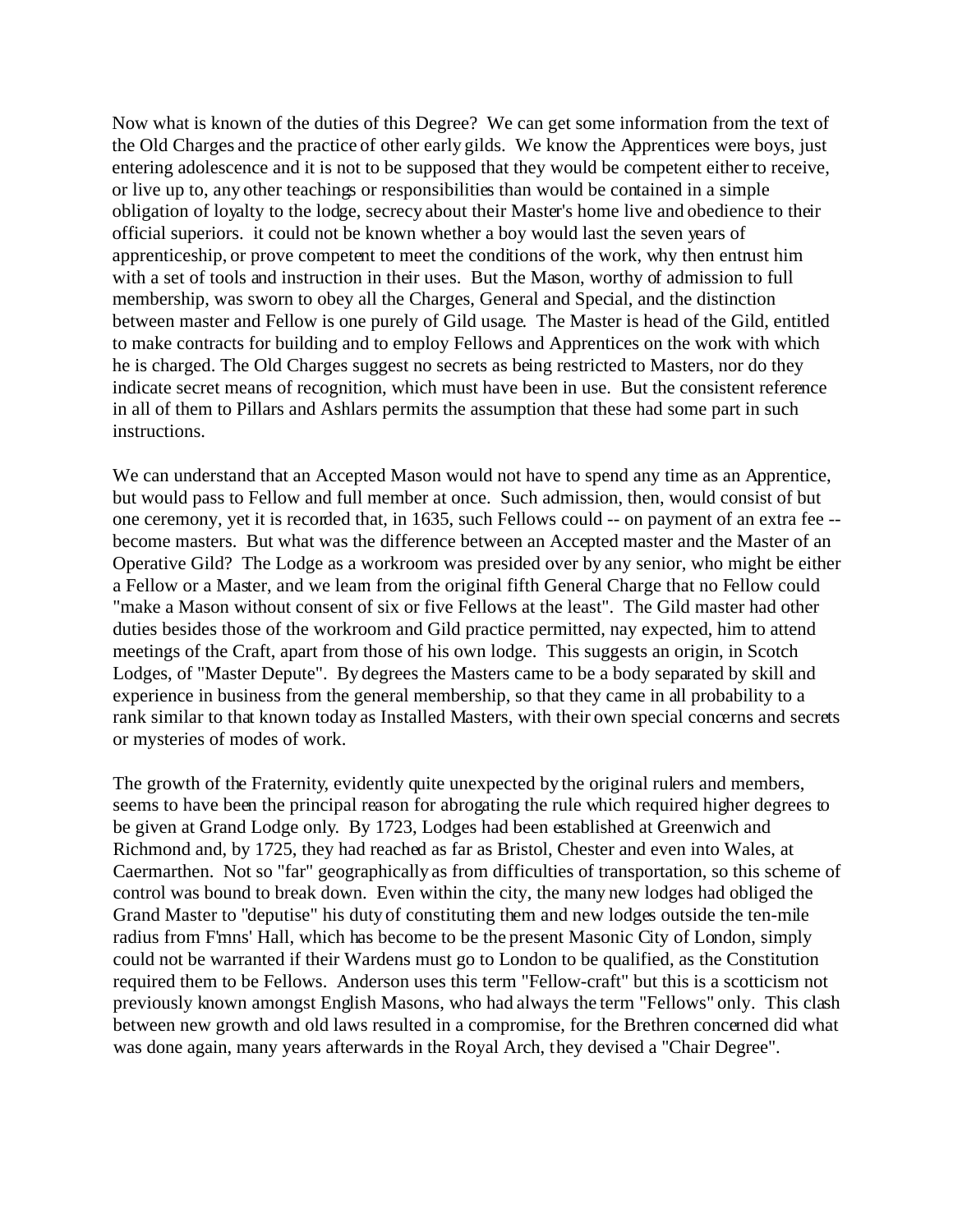It might be well to repeat, here, that our Three Degrees were not originally distinct in themselves -- as is evident, even today. The second simply proceeds from, or is an extension of, the first; the third is entirely separate and distinct from its predecessors. The general absence of official records covering this formative period, forces students to depend largely on contemporary exposures for detailed information. Those of 1723 show us two degrees, known as Entered Apprentice and Entered Fellow, the first of which had all the principal features of our present first two degrees and the second was concerned with details now associated with our present third. In 1725 another exposure shows a similar condition. But in 1730 appeared the first exposure showing three degrees, the second of which has no special opening nor even an Obligation of its own. it was merely a re-arrangement, partly a repetition, of the Acceptance, and carefully avoided giving any material from the third or, as it was then called, the "Master's Part".

The practice was, also, that both degrees were conferred on the same candidate on the one evening and, often, the new Brother went no further but remained a Fellow for the rest of his association with the Fraternity. The various Constitutions of Grand Lodge treat the two degrees as one, or perhaps, as a double. The edition of 1767 says that no lodge may make and raise a Brother at any one meeting without due enquiry into his character and a dispensation. Not until 1777 do we find the two degrees completely separated by a rule requiring them to be given at different meetings and, as late as 1790, we find a Tracing Board in use which still combines the two. This second degree, however, was essential to qualification for the Master's chair and the whole of the Installation ceremony, prior to the proceedings of a Board of Installed Masters, was conducted in it. although the Constitution of our present usage is still similar, there have come to be numerous changes in the ceremonial requirements. Virtually, then, for all the 18th century Freemasonry, the Third Degree was a sort of side order, a luxury and not necessary for full association with the normal activities of the Fraternity.

It seems necessary too, in this connection, to remember that right up to the Union, 1813, there is no evidence of any uniformity of ritual, even in London. A great deal appears to have been left to suitable improvisation, so we can be sure only that during the 18th century the entire ritual was in process of enlargement, re-arrangement and elaboration. this is confirmed by the fact that, after the Union had been realized, a "Lodge of Reconciliation" was formed for the special purpose of collaborating the different methods of working, and presenting a new compilation for the approval of Brethren through Grand Lodge, which should become the basis of future ceremonial. From this was born what is known today as "Emulation Working" and, although the new Grand Lodge did not see fit to make it the sole and official method for use within its jurisdiction, it became, nevertheless, the most widely used of the various ceremonials current in our own time. This experience with our ritual is strikingly similar to that of our Constitution, which was originally "digested" by Anderson from numerous old Mss., mostly those known to us as "The Old Charges", from which simple beginnings has grown, as time and circumstance required, the elaborate mechanism and written laws of our modern Fraternity.

#### **PART TWO: SERVICE**

Having considered the growth of the body, or outer form, of the Fellow Craft Degree, it becomes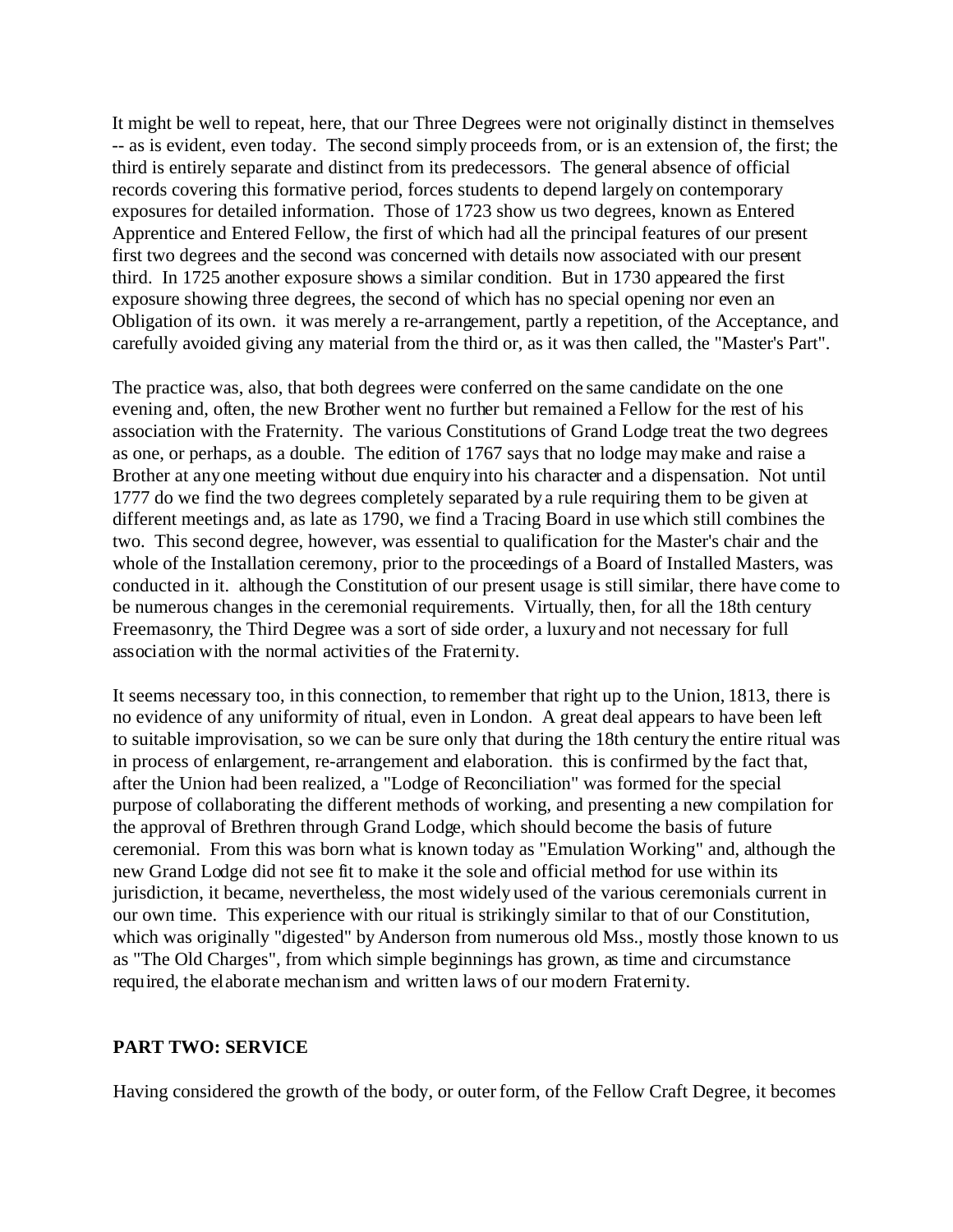appropriate to look into the services that warrant its continued existence. For this purpose, it may be well to divide them into ethical teachings and those still more interior, known as spiritual or, better perhaps, as psychological. I think it extremely unfortunate, to say the least, that there has grown around this Degree so general an idea that it is of no great importance, compared with the other two in our symbolic series. As has been shown already, its essentials are inherited from the operative tradition and usage, equally in kind with the first, though not in extent, and vastly more so than the third which we hold in so much honor. It has also been shown that, actually, it had a more importance place in operative usage than the first in the scope of its meaning.

It holds the same place in our modern system that "coming of age" does in civil life and "confirmation" in that of the Protestant Episcopal Church; it means that the individual immediately concerned has become personally responsible for his own acts in relation to his associations with the Craft. His friends congratulate him on this proof of advancement gained from the long training of his apprentice-years and look with confidence to his meeting the claims of citizenship with honor. In fine, it means that, as a component in his communal duties, the man concerned has become dynamic instead of static.

## **Cultural Values**

This degree, more than any others, encourages cultural activities; that it does not insist on them, in our time, is a wise concession to the varied capacities of those who receive its teachings, for surely men succeed only by intelligence even though they do not all follow intellectual methods. The seven Liberal Arts and Sciences will make any artizan a better man, even though they have no direct bearing on his manual skill; so that to leave him to judge the compass of his attainment is to recognize that while all men are human, the "humanities" are not for all men. Nature can be trusted to act as school-master even better than any pedagogue and the normal awakening of life, as time brings experience of various emotional stresses, will develop character, within the individual's capacity, as surely as any course of study. I am assuming, you see, that the function of Freemasonry is to make better men from good material, not to develop a class of philosophers or scientists, however attractive such a goal may be to us as individuals.

As my esteemed friend, Bro. H.L. Haywood wrote in his little pamphlet on "The Symbolism of the Second Degree", published during his editorship of "The Builder"...

"It is a mistake to suppose that education is a mere device to train a man in a handicraft, or a collection of pieces of information of more or less practical use; education leads at last to Truth and god is the truth about the universe. This is the real Holy of Holies, the true Inner Chamber into which, at the last, a Fellowcraft comes; and the vision he has there, the consolation, the strength and the confidence of everlasting life together make up the wages he receives. Such wages are life indeed, to earn which it is worth every man's most many endeavour, and that at any price."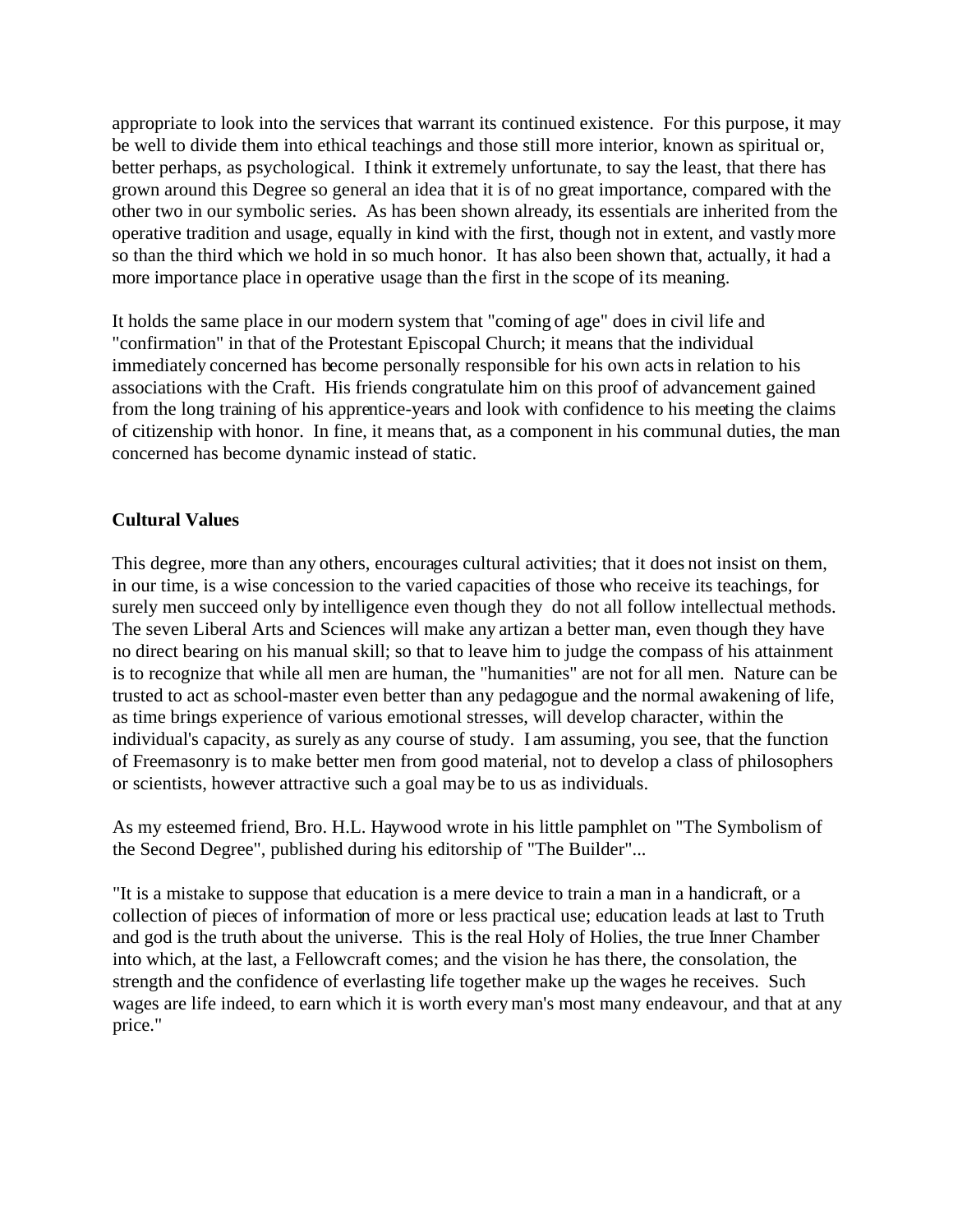Ethics is defined as the Science of Morals, the reasons for Duty, with its demands that seem to oppose so often the claims of self-interest, the strong urgings of physical life. As Freemasons, we have two ancient mottoes, one in Latin and familiar to all who have seen our official letterheads, the other in English, which with brief comprehensiveness, commands us to "Follow Reason". Only as we learn to do so, transmuting it from a difficult labor t natural faculty, do we indeed become Master Masons in our own right, enabled thereby to travel in the foreign lands of life's experiences and earn a Master's pay. in the sure knowledge of services rendered to those who needed them, whether they knew it or not. As the proverb hath it "faithful are wounds from a friend".

#### **The Winding Stair**

Our symbolic teachings in this degree and the objects used to illustrate them, would make this paper too lengthy, if examined in detail, but I would like to make particular reference to one whose value seems to me as little noticed as that of the Degree as a whole. The story of the Winding Stairs, on the very face of it, can be only a gateway to some concealed fact. There were no such stairs in the entrance to the Temple, around which our system is arranged, and what were there served only as approaches to the little storerooms for priestly uses along the upper levels of the temple walls. the peculiar proportions of the steps undoubtedly had a significance for their originators, which we can only guess at, but the statement that they wound upwards from the outer to the inner door is clearly a disguise for some esoteric fact that will repay further enquiry, since curved lines have been found to be peculiarly necessary to the structural strength of many natural forms of life.

Hesiod tells us that Prometheus brought the original spark of fire to suffering man, from the jealous guardianship of Zeus, concealed in a stalk of narthex, known to modern gardeners as Giant Fennel. A story which has one fact, at least, in its favor -- that the dried fibres of this plant make excellent tinder. Its use here, however, lies in the arrangement of these fibres along the stalk, which takes the form of a long curve, somewhat like the rifling of a gun-barrel. Incidentally, this name "Prometheus" means fore-sight, a species of reason.

In 1910 there was published (M. Kennerley, New York) a book entitled "The New World" by Allen Upward, an English lawyer, who refers to "that forgotten voice of the Chaldean Oracle "The God of the World, everlasting, boundless, young and old, of a spiral form", and adds "living strength does not shrink and swell along straight lines".

In 1914, a scientist, Theodore A. Cook, published "The Curves of Life" (Henry Holt & Co., N.Y.) in which, with many illustrations of natural objects, bones, horns, shells, trees, &c., the same thesis was advanced.

In the same year, Mrs. Annie Besant, who won the first B.Sc. degree granted to women by London University, and afterwards qualified as a lecturer of its Faculty on the subject of Inorganic Chemistry, Botany, Light and Heat, Magnetism and Electricity, etc. in the Hall of Science of the South Kensington Science and Art Department, published a little monograph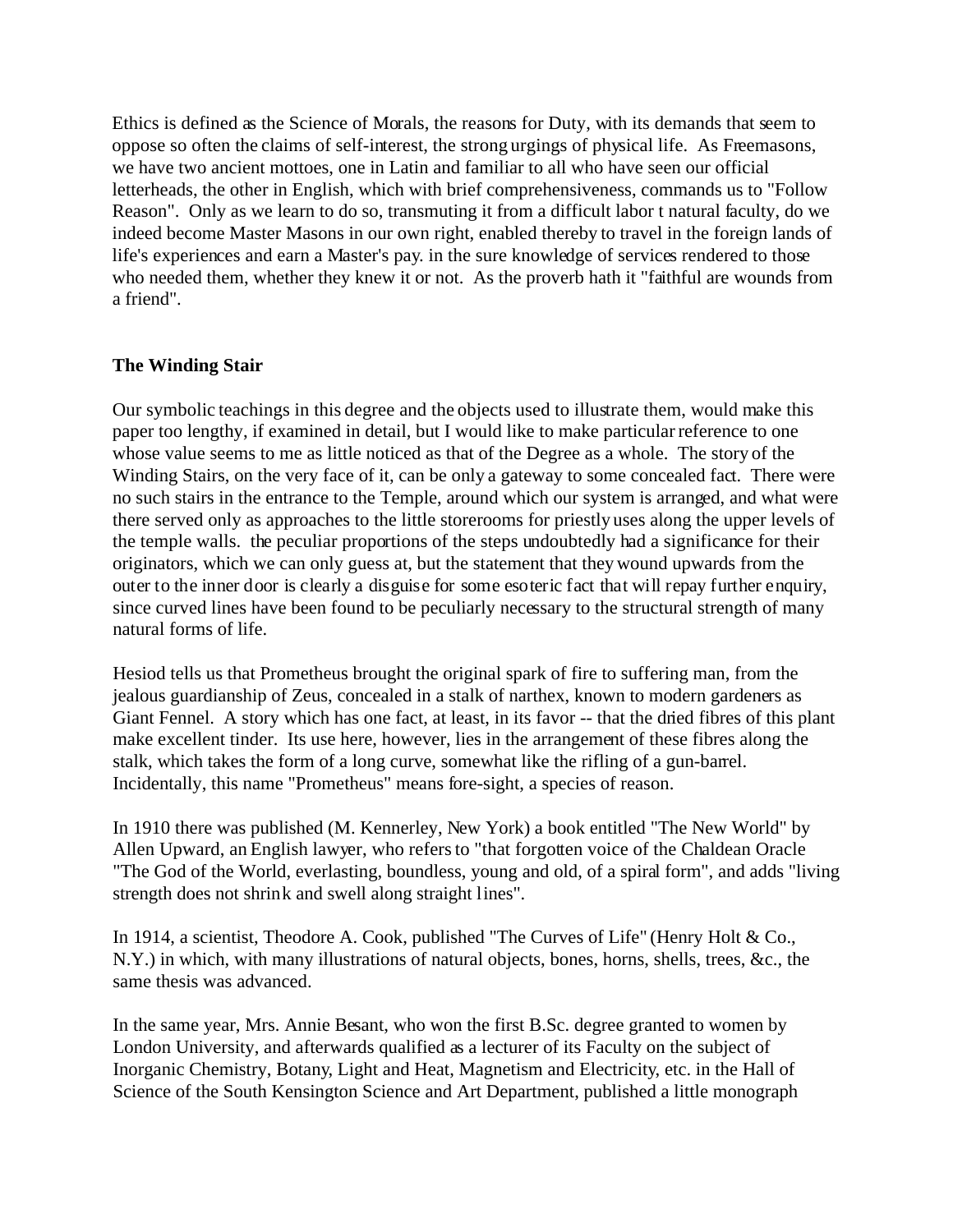entitled "Occult Chemistry", illustrated with diagrams. In it she advanced her reasons for believing that the atoms of chemical elements are not only moving bodies within themselves, but the lines of force, of which they are composed, are spiral in their mutual association, and these also are composed of "spirillae", just as a length of rope is composed of twisted threads, wound together to make larger twisted threads which are again wound together as may be required to complete the desired thickness of rope. Lastly -- so far as I know -- came our own Bro. Claude Bragdon, formerly City Architect of Rochester, N.Y., who, in his profusely illustrated "Beautiful Necessity" (A.A. Knopf, N.Y., 1922) again showed that any strength in artificial forms which, even when appearing straight for short distances, nevertheless prove to be curved. I would strongly urge those of our Brethren, who have the advantage of a technical training as architects or engineers, to consider seriously the usefulness of preparing a paper in which this matter can be presented more fully.

#### **The Human Spine**

Other applications of this force-spiral idea to the construction and potentialities of the fleshly temples we inhabit for our discipline and tuition, which appear to have received minute attention are found in the writing and researches of a Hindu science known as Yoga. It is based on the premise that man is the only creature which naturally, and by preference, walks uprightly, although in doing so he leaves his vital parts exposed and undefended save by his limbs. His ability to remain erect lies, so far as I can follow their arguments, in his spinal column, a wonderful piece of mechanism consisting of a series of closely fitting but separate bones; we start as infants with 33 of these bones, or vertebrae, but finish as adults with only 26! A continuous opening through these bones provides a passage through which the spinal cord extends for their entire length. This spinal cord is a sheath of white fibres enclosing a column of grey matter, similar to that in the brain. A cross section of this latter, shows it to be, roughly, shaped like a figure 8, laid on its side or between a figure 8 and a capital "H". This shape varies slightly according to its location in the column and the size of the two halves increases as it descends from the neck to the sacral region. It is claimed that these two projections serve for the passage of certain currents of nervous energy from a reservoir near the base of the spine, analogous, I infer, to that of the seminal fluid which is found in the front of the body. there is a definite training by which this energy can be aroused, and governed, far beyond its rate of activity in normal humanity, just as we can train other faculties, which have their apparent seat in the brain cells. The result of this training is that this energy passes upwards to a terminus in the brain, said to be that known as "the pituitary body", where it divides and spreads to right and left, parallel to the eyebrows, until a loop is formed and a tremendous increase of enlightenment and perceptive ability is effected. this power, or energy, they name "Kundalini" and the two currents of energy "Ida" and "Pingala".

The method of awakening is by a system of deliberate breathing exercises joined to minutely directed efforts of the will and a clear understanding of the process, while in use, and of the object to be attained. The peculiar mode of motion of this Kundalini makes them name it "Fire Serpent" and their claim is, that when the "Loop of Life" is formed in the head, that familiar scriptural phrase "thy whole body shall be full of light" is realized as an actual experience. Very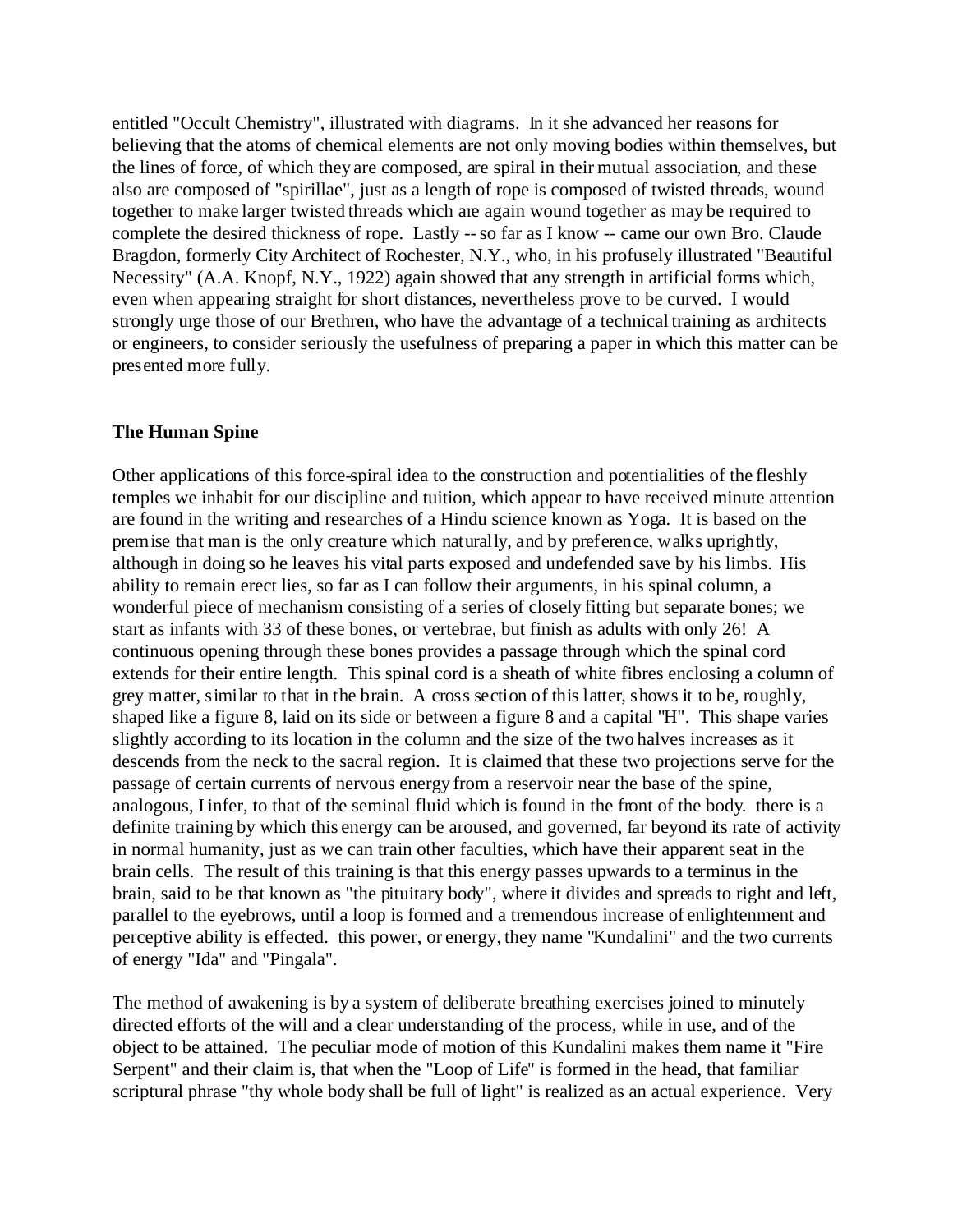much as when an electric current passes through the loop in a lamp. It is known to western science that all the sensory fibres of the sympathetic nervous system have termini in this sheath of white fibres and these extrude threads into the mass of grey matter. the study of their interrelations is a complicated subject, by no means completed, but enough to permit a statement that"

"The spinal cord is not only the seat of reflexes, whose centres lie wholly within the cord itself; it supplies also conducting paths for nervous reactions initiated by impulses derived from spinal nerve but involving mechanisms situate altogether headward of the cord, that is to say in the brain. Many of these reactions affect consciousness, occasioning sensations of various kinds". (Encyclopedia Britannica).

This is no mere oriental fantasy: similar teachings appear in the Greek mysteries, where the word "Speirema, meaning a coil, or spiral, is used for Kundalini. In the translations from their writers, made by G.R.S. Mead in his "Thrice Greatest Hermes", references are found to the spiral path of the planets of our solar system, as they accompany the sun in its journey through space, and these are stated to be similar to the paths of the Powers of Life in human bodies.

Edouard Schure, in his Life of Pythagoras, mentions the famous Greek's teachings of the awakening to the divine world through the cerebro-spinal system. He also quotes from professor Reichenbach's "Researches in Magnetism," based on experiments with the nervous systems of living subjects and their luminous emanations. This was amongst the earliest attacks on Victorian materialism.

In an article on "Some Parallels with Kundalini", by E.J. Langford Garstin in 'The Occult Review' for December, 1931, he directs attention to Greek and Hebrew metaphysics for similar statements. In the Mysteries of Mithra, the symbol of highest advancement was a lion-headed man, whose body was encircled by a coiled serpent; the actual energy being known as Speirema. In the Qabalah, the positions of the ten Sephiroth, or foci of the divine powers, are such that the Serpent of Wisdom and healing, akin to that which Moses was commanded to set on a pole in the sight of the people, moves in a spiral up their central column. Granting the correctness of this teaching it is evident that a thorough acquisition of the Liberal Arts and Sciences is essential as a guard against improper use of the powers gained thereby.

#### **The Symbolic Tools**

With these Liberal Arts and Sciences are very suitably associated the Working Tools of a Fellowcraft, the Plumb of Faith, the Square of Hope and the Level of Charity or goodwill. For the Plumb gives an unerring line from the hollow of the hand of God, wherein the universe is set, straight to that Heavenly City, which our knowledge of constant human frailty makes us postulate as a desirable balance. The Square shows the mystic relation between the world of Matter and the realm of Spirit and their helpful association to those instructed in its use. The Level shows that Charity is well founded only when it is extended all around us in that fine perceptive sympathy which, as Herbert Spencer said, can find its own welfare only in seeking the welfare